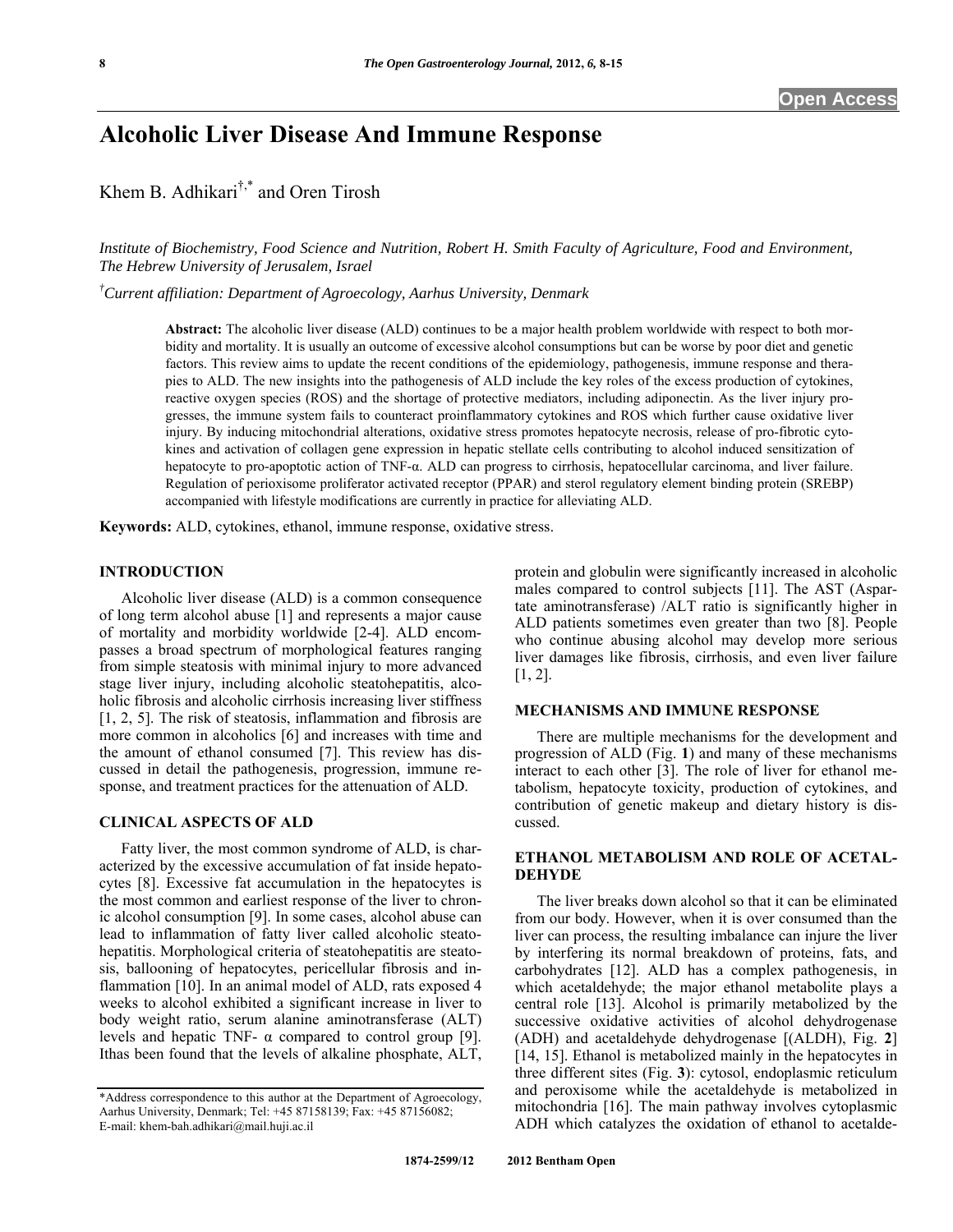

# **Fig. (2).** Ethanol metabolism.

hyde then oxidized to acetate by the mitochondrial ALDH [\[13](#page-6-11)]. The acetaldehyde enhances the formation of (reactive oxygen species) ROS [[17\]](#page-6-15). Because ethanol-inducible CYP2E1 can generate ROS during its catalytic circle; and its levels are elevated by chronic ethanol consumption, CYP2E1 has been suggested to be a major contributor to ethanolinduced oxidative stress and to ethanol-induced liver injury [\[18](#page-6-16)]. Ethanol induces CYP2E1 which metabolizes and activates many toxicological substrates, including ethanol, to more reactive toxic products [[18\]](#page-6-16).

 Severely toxic manifestations are produced by an accessory inducible pathway, the microsomal ethanol-oxidizing system (MEOS) in endoplasmic reticulum involving an ethanol-inducible CYP2E1 in which the oxidation of ethanol to acetaldehyde and acetate also leads to generation of ROS [hydroxyethyl free radicals, hydrogen peroxides  $(H_2O_2)$  and super oxide anion  $(O_2)$ ] [\[13](#page-6-11)]. High reduced nicotinamide adenine dinucleotide (NADH) is produced due to alcohol metabolism leading to high NADH/NAD<sup>+</sup> ratio which overrides the cell's ability to maintain normal redox state [[15\]](#page-6-13).

 In a study CYP2E1 activity was increased about 4 fold and TBARS levels, a marker of oxidative stress was increased about 9 fold in alcohol fed wild type mice with increased hepatic accumulation of triglyceride indicating that CYP2E1-derived oxidative stress may inhibit oxidation of fatty acids by preventing up-regulation of perioxisome proliferator activated receptor (PPAR)-α [[19\]](#page-6-17). They also found that PPAR-α -regulated acyl CoA oxidase was decreased

more than 2 fold after ethanol feeding in wild type mice but was not decreased in the CYP2E1 knockout mice. Similarly administration of CYP2E1 to ethanol fed CYP2E1 knockout mice restored steatosis, and use of chlormethiazole to inhibit CYP2E1, blocked ethanol-induced steatosis in wild type mice indicating that CYP2E1 play a role in ALD [\[19](#page-6-17)].

Chronic ethanol consumption increases fatty acid synthesis by inducing the expression of lipogenic enzymes which are regulated by transcription factor, sterol regulatory element binding protein (SREBP) [[8\]](#page-6-5). Chronic ethanol consumption significantly inhibits mitochondrial ALDH activity while the rate of ethanol oxidation to acetaldehyde is even enhanced, resulting in striking increase in tissue and plasma levels of acetaldehyde which results in metabolic disturbances, such as hyperlactacidemia, acidosis, hyperglycemia, hyperuricemia and fatty liver [[13\]](#page-6-11).

## **TUMOR NECROSIS FACTOR-α**

 Under normal condition, hepatocytes are resistant to TNF- $\alpha$  induced killing but there is a mechanism by which chronic alcohol exposure sensitizes to  $TNF-\alpha$  hepatotoxicity which was shown in animal model of ALD [\[20](#page-7-0)]. The production of TNF-  $\alpha$  is one of the earliest events in liver injury, triggering the production of other cytokines that together recruit inflammatory cells, kill hepatocytes, and even initiate healing response that includes fibrogenesis (Fig. **4**) [[21\]](#page-7-1). It has been reported that in both chronic alcohol-fed rats and heavy drinkers, the elevation of Immunoglobulin G (IgG)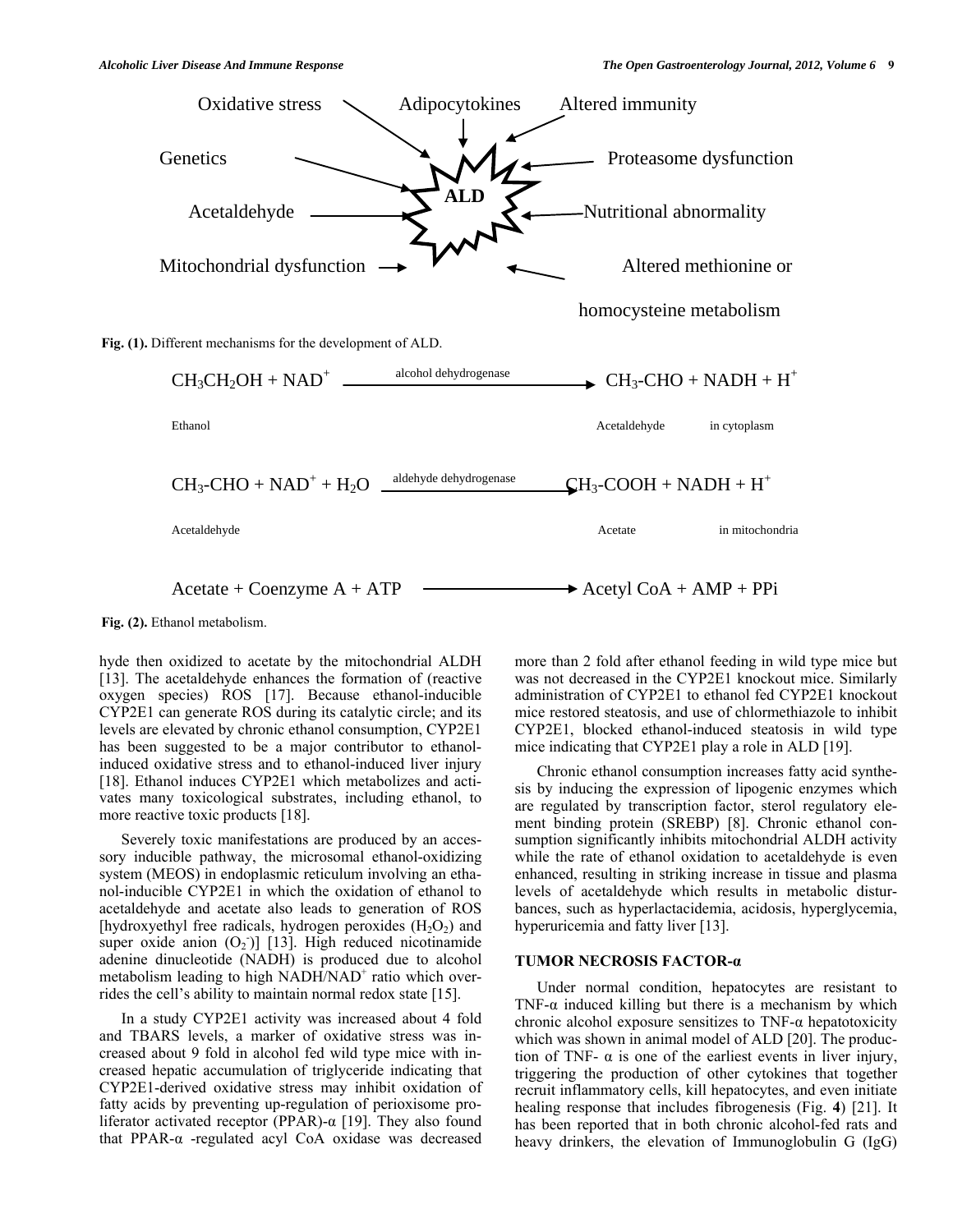

**Fig. (3).** Ethanol metabolism in hepatocytes. These mechanisms are potentially involved in oxidative stress production. Ethanol is metabolized in acetaldehyde and then transformed into acetate. High NADH and low NAD<sup>+</sup> impair the tricarboxylic acid cycle so that acetyl CoA diverts into lipogenic pathway.



**Fig. (4).** Pathologic relevance of cytokines in chronic liver disease [21] (cited with permission). Most types of cells in the liver either synthesize or respond to cytokines. In early phase, ethanol, and in the late phase endotoxin stimulates cytokine production. Proinflammatory cytokine TNF-α involves in cholestasis, anti-inflammatory cytokine interleukin (IL)-6 involves in synthesis of acute phase protein. Transforming growth factor (TGF)-β released by hepatocytes and the kupffer cells involve in fibrosis.

against lipid peroxidation-derived antigens is associated with TNF- $\alpha$  production and the severity of liver inflammation [[7\]](#page-6-4).

 Oxidative mitochondrial damage is one of the mechanisms of hepatocyte apoptosis and/or necrosis in ALD [[2\]](#page-6-1). The TNF- $\alpha$  activates caspase-8, a protease, in the cytoplasm which cleaves protein Bid responding to release of cytochrome c oxidase from the mitochondria [\[21](#page-7-1)]. Cytochrome c oxidase activates caspase-3 and causes apoptosis [[21\]](#page-7-1). Similarly TNF- $\alpha$  induces sphingomylinase which increases ceramide, an inhibitor of the activity of mitochondrial electron transport chain, leading to increased mitochondrial production of ROS which in turn promote lipid peroxidation and cellular necrosis [\[21\]](#page-7-1).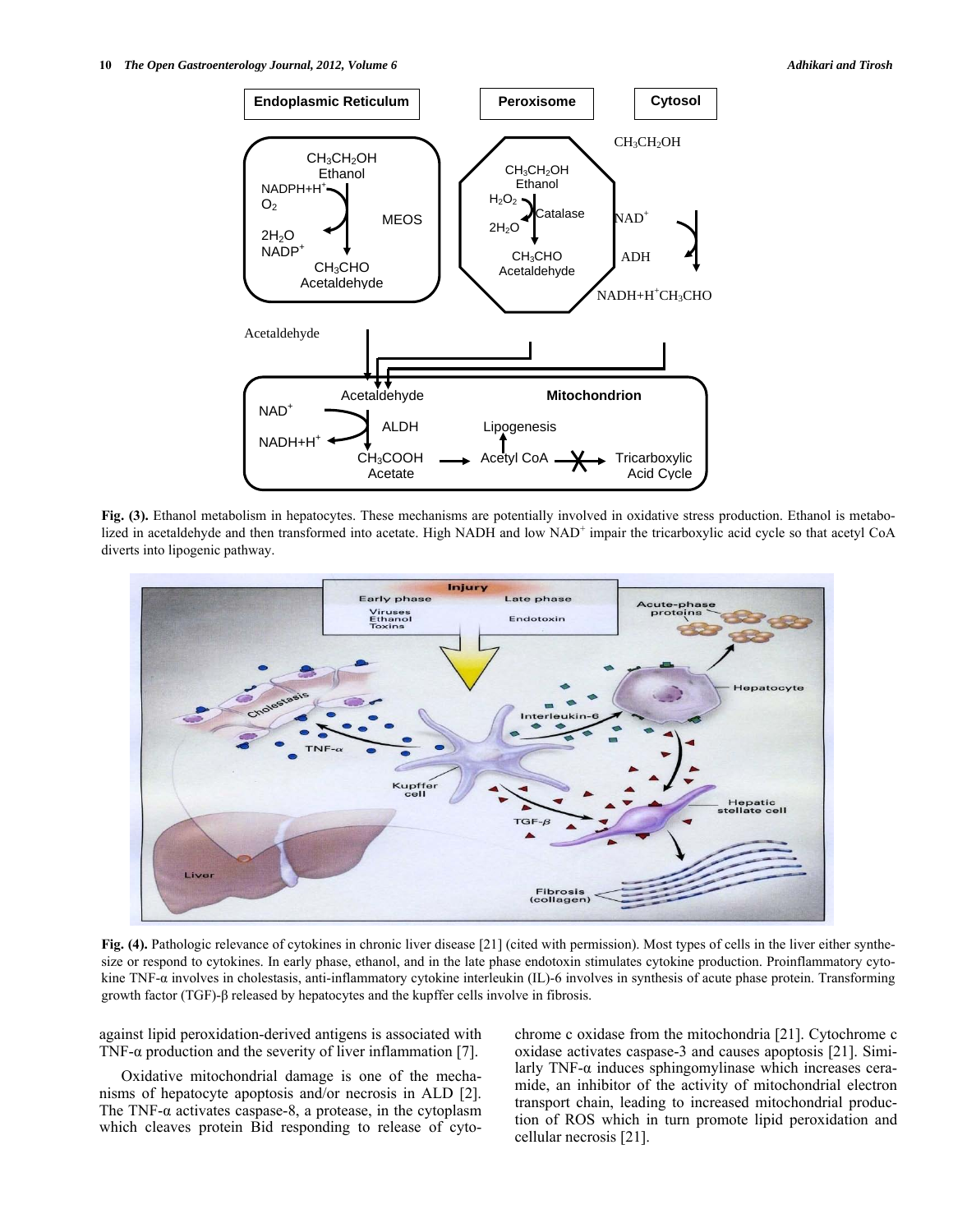TNF-α activates a stress related protein kinase cascade with Jun N-terminal kinase kinase 1 (SEK1) and Jun Nterminal kinase that phosphorylate proto-oncogene C-Jun, helping mitogens to promote proliferation [[21\]](#page-7-1). They also reported that ROS also contribute to the activation of transcription factors (nuclear factor-kB and adaptor protein 1) that are necessary for the synthesis of cell survival factors (MnSOD, Bfl-1, Bcl- $x_L$ ) which protect mitochondria. NF-kB activation induces the transcription of antiapoptotic proteins which prevents from TNF $\alpha$  induced cell death [[20\]](#page-7-0). However, the immune responses towards antigens originating from the reactions between lipid peroxidation products and hepatic proteins also contribute to continue chronic hepatic inflammation in ALD [[2\]](#page-6-1). In patients with progressive liver disease, the balance between proinflammatory and antiinflammatory cytokines may be shifted toward the proinflammatory axis, thus, the counteracting anti-inflammatory cytokines are unable to control inflammation and fibrosis [\[21](#page-7-1)]. Inflammation and necrosis in the liver trigger fibrosis as a part of the wound healing and scarring response [\[8](#page-6-5)].

#### **INTERLEUKINS**

Several other pro- or anti- inflammatory cytokines are produced by liver in response to alcoholic liver injury. Interleukin  $(IL) - 6$ , an anti-inflammatory cytokine involves in synthesis of acute phase protein (Fig. 4) [[21\]](#page-7-1). IL  $-10$ , another anti-inflammatory cytokine is found to be involved in inflammatory response instead it was shown to be resistant to ethanol induced steatosis and hepatocyte damage [[22\]](#page-7-2). That was made possible by elevation of  $IL - 6$ , up-regulation of fatty acid oxidation-associated genes and down-regulation of lipogenic genes in  $IL - 10$  knockout mice. Likewise,  $IL - 22$ , another member of  $IL - 10$  family of cytokines, holds the ability to keep liver homeostasis and tissue repair. It triggers the activation of signal transducer and activator of transcription 3 (STAT3) signaling pathway including others that has protective effect against ethanol-induced liver injury [[23\]](#page-7-3).

#### **ADIPONECTIN**

 Adiponectin is an anti-inflammatory adipokine which reduces the liver injury by inhibiting stellate cell activation [\[24](#page-7-4)]. It is reported that gene expression of adiponectin is down regulated by high homocysteine levels in alcoholic patients so it enhances the pathogenesis of ALD [\[9](#page-6-6)].

## **OXIDATIVE AND NITROSATIVE STRESS**

 Above a certain limit, ROS cannot be efficiently removed by antioxidant system and become important mediators of liver damage [[16\]](#page-6-14). Oxidative stress occurs when high cellular levels of ROS overwhelm the antioxidants [\[25](#page-7-5)]. Oxidative and nitrosative stress play an important role in the pathogenesis of ALD [\[18,](#page-6-16) [25](#page-7-5), [26](#page-7-6)]. Oxidative stress associated alcoholic toxicity is mainly caused by ROS, generated by mitochondrial respiratory chain, the ethanol inducible cytochrome CYP2E1 of hepatocytes and the NADPH oxidase of Kupffer cells and liver infiltrating granulocytes [\[2](#page-6-1), [14\]](#page-6-12) together with impaired antioxidant defense system [[10\]](#page-6-7). NADPH oxidase complex, which plays an important role in ROS production, is over expressed in hepatocytes, hepatic

stellate cells, and kupffer cells in the liver of alcoholic patient [\[16](#page-6-14)].

It is reported that ethanol-induced CYP2E1 also makes liver more vulnerable to LPS-endotoxin injury [\[19](#page-6-17)]. It is reported that CYP2E1 yields increased acetaldehyde generation, antibody production, enzyme inactivation, decreased DNA repair, impaired oxygen utilization, glutathione (GSH) depletion, free radical mediated toxicity, lipid peroxidation, activation of xenobiotics to toxic metabolites, and increased collagen synthesis [\[13](#page-6-11)]. CYP2E1 itself is also an effective generator of ROS such as  $O_2$  and  $H_2O_2$ ; and iron catalyzes CYP2E1 to produce powerful oxidant, hydroxyethyl free radical [\[18\]](#page-6-16). Free radicals are capable of initiating peroxidation of the PUFA chains of phospholipids and lipoprotein in the cell membrane which cause cell necrosis and megamitochondria [\[27](#page-7-7)]. In an animal model of ALD hydroxyethyl free radicals were correlated with both stimulation of lipid peroxidation and liver injury [[28\]](#page-7-8). They also found a positive correlation  $(r=0.732; P<0.002)$  between CYP2E1 and hydroxyethyl radicals in ethanol fed rats. Furthermore, a decrease of CYP2E1 content in the liver of alcohol fed rats treated with diallylsulfide (DAS) and phenylethyl isothiocyanate (PIC), both CYP2E1 inhibitors, decreased hydroxyethyl free radical generation, peroxidative damage (low level of lipid peroxidation product-malonildialdehyde) and hepatotoxicity, suggesting that CYP2E1 and ethanol derived free radicals might play a role in onset of liver injury [[28\]](#page-7-8). So there is a close link between the induction of CYP2E1 by ethanol, the formation of hydroxyethyl radicals and the stimulation of lipid peroxidation [\[28](#page-7-8)].

In animal model of ALD, thiobarbituric acid reactive substances [(TBARS), end products of lipid peroxidation with malondialdehyde (MDA) as a main component] level was increased; and superoxide dismutase [(SOD), a powerful enzymatic cellular antioxidant] activity and GSH content were decreased [\[29](#page-7-9)]. GSH is a strong protector against ROS injury but its level was decreased by acetaldehyde, accumulating ROS [\[17](#page-6-15)]. Intake of alcohol results in excessive generation of free radicals, which alter the biomembranes and cause damage [[26\]](#page-7-6). Oxidative damage induced by ethanol contributes to the pathogenesis of alcoholic hepatotoxicity in many ways, one of them is it triggers the release of profibrotic cytokines (TGF-β) and activates hepatic stellate cells to produce collagen and progress into liver fibrosis (Fig. **4**) [\[2](#page-6-1), [17](#page-6-15), [30](#page-7-10)].

# **MITOCHONDRIAL DYSFUNCTION**

 One of the earliest effects of chronic ethanol consumption on liver is an alteration in mitochondrial structure especially with enlarged and misshapen organelle and disrupted cristae so that there is a decreased rate of adenosine triphosphate (ATP) synthesis *via* oxidative phosphorylation system [\[31](#page-7-11)]. They have also reported that excess NADH is generated during ethanol oxidation which is shuttled into mitochondria from cytosol through activated malate-aspartate shuttle and as a consequence of this increased flux of electrons, the mitochondrial electron transport chain components will be more reduced, this in turn will facilitate increased transfer of electrons to molecular oxygen to generate super oxide anion  $(O_2)$ . So the concentration of mitochondrial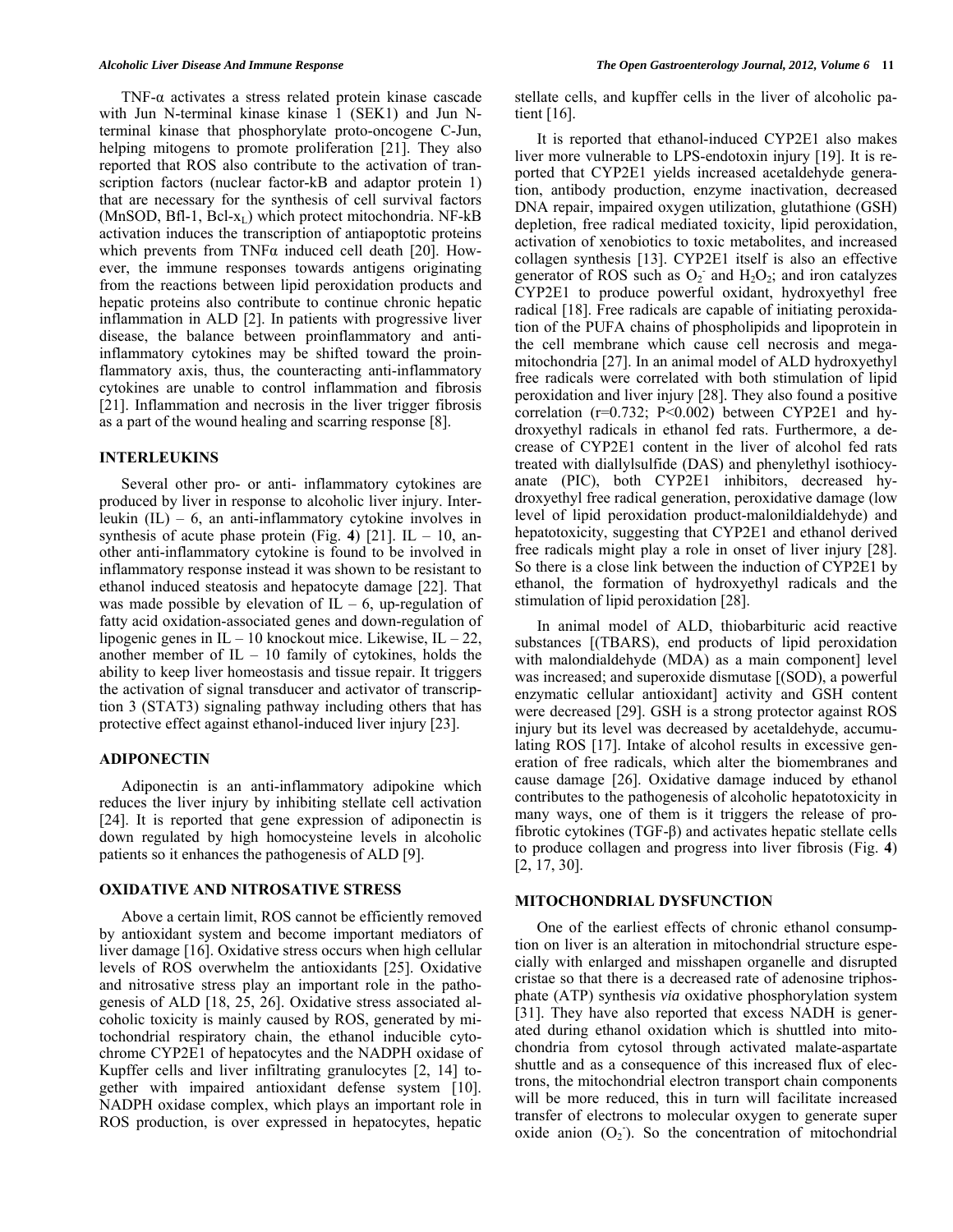ROS can be elevated not only due to increased NADH flux as a result of ethanol oxidation, but also due to the alterations in electron transport chain complex I and III by chronic ethanol exposure [\[31](#page-7-11)]. Oxidative stress, by inducing mitochondrial alterations, promotes hepatocyte necrosis and contributes alcohol-induced sensitization of hepatocyte to pro-apoptotic action of TNF-α [[2,](#page-6-1) [30\]](#page-7-10).

#### **ABNORMAL METHIONINE METABOLISM**

 Abnormal methionine metabolism is one of the major metabolic abnormalities in ALD, characterized by decreased hepatic S-adenosyl methionine (SAMe), increased hepatic Sadinosylhomocysteine (SAH), decreased SAMe/SAH ratio, and hyperhomocysteinemia [[9,](#page-6-6) [20](#page-7-0)]. There is impaired conversion of methionine to s-SAMe because of decreased hepatic methionine adenosyltransferase activity [\[32,](#page-7-12) [33\]](#page-7-0). However, there is an increased level of homocysteine which sensitize TNF hepatotoxicity by down regulation of the gene expression of adiponectin in the adipose tissue [\[9](#page-6-6), [32\]](#page-7-12). GSH is a cellular antioxidant consisting of glycine, cysteine, and glutamic acid residue [[34\]](#page-7-1). Hepatic SAMe depletion due to chronic alcohol feeding can lead to membrane dysfunction caused by decreased transmethylation, depletion of polyamines, and inability to replete GSH [\[14](#page-6-12), [34](#page-7-1)]. Disruption of hepatic transmethylation pathway is associated with significant increases in hepatic TNF-α levels, capase-8 (protease enzyme involved in apoptosis) activity and cell death in animal model of ALD [\[9,](#page-6-6) [20\]](#page-7-0).

#### **INTESTINAL PERMEABILITY**

 Alcohol disrupts the intestinal barrier function which leads to gut permeability across the epithelial cell layer allowing substances such as LPS to enter the circulation causing endotoxemia [\[14](#page-6-12)] which is strong inducer of proinflammatory cytokines such as TNF- $\alpha$  [[35\]](#page-7-2). Larger molecules of polyethylene glycol (PEG) were recovered in about twice as high concentration in the urine of ALD patients in comparison to healthy patients ingested with PEG with different molecular masses indicating that alcohol impairs intestinal barrier casing significant increase in intestinal permeability to macromolecules [\[36\]](#page-7-13). It has been reported that kupffer cell activation by gut-derived endotoxins (LPS) release TNF- $\alpha$ and  $O_2$  that result in an inflammatory response [\[37](#page-7-14), [38](#page-7-15)].

#### **GENETIC FACTORS**

 Genetic factors also influence the individual susceptibility for alcoholic liver disease [[37\]](#page-7-14). Activated kupffer cellinduced proinflammatory cytokines are regulated by the CD14 endotoxin receptor gene [[37\]](#page-7-14). They also reported that a  $C \rightarrow T$  (-159) polymorphism in the promoter region of the CD14 gene was found to increase CD14 expression. Advanced ALD was much more frequent among the individuals possessing the T-allele at the -159 position of the promoter region of the CD14 gene [\[37](#page-7-14)]. Study based on forensically autopsied Finnish men suggested that carriers of T allele in the promoter region of CD14 receptor gene have a 3- to 4 fold risk of developing alcoholic cirrhosis [\[37](#page-7-14)].

The analysis of gene expression by microarray found that upregulation of genes like Kupffer cell receptor (Kclr), ATP citrate lyase (Acly), cytochrome P450 7a1 (CYP7a1), fatty acid binding protein 1 (Fabp1), fatty acid synthase (Fasn), Sterol carrier protein 2 (Acp2), etc [[39\]](#page-7-16) and downregulation of genes involved in electron transport, oxidoreductase activity, etc. in the liver of ethanol fed female rats which made them more vulnerable to ALD than the male rats. Alcohol toxicity increases with age because of increased organ susceptibility caused by decrease in ethanol metabolizing enzyme activities, decrease in microsomal and mitochondrial functions, metabolic syndrome, and use of multiple drugs [\[40](#page-7-17)].

#### **POOR NUTRITION**

 Poor dietary habits also may have contributed to oxidative stress in the patients because they consume relatively lower amount of antioxidant vitamins compared to control subjects [\[41](#page-7-18)]. They also found an association of reduced dietary vitamin A intake with the presence and severity of liver disease. Alcoholics have always been considered to be malnourished due to exchange of food calories [\[3](#page-6-9), [38](#page-7-15)] which hastens the development of alcoholic liver injuries [[34\]](#page-7-1). They also reported that alcoholic patients are often deficient in dietary antioxidants (vitamin C, E) as a result of malnutrition.

#### **IMMUNE REACTION**

 Hydroxyethyl free radicals and lipid peroxidation derived antigens promote the development of both humoral and cellular immune responses against liver proteins in the hepatocytes undergoing ethanol-induced oxidative stress [\[7](#page-6-4), [30\]](#page-7-10). This will again be an additional mechanism in the pathogenesis of ALD, as they contribute to the chronic inflammatory process [[30\]](#page-7-10). The immune system is involved in the development and progression of ALD which was evidenced by the detection of circulating autoantibodies, hepatic infiltration of immune cells and the detection of hepatic aldehyde modified proteins in patients with ALD [\[38\]](#page-7-15). Similarly, elevation of AST and ALT, IL-10, IFN $\gamma$ , and reduced activities of IL-2 and IL-4 in mice serum due to ethanol exposure indicated that oxidative stress and immunomodulatory activities were interdependent and associated with ethanol induced liver damage [\[29\]](#page-7-9). Ethanol affects many functions of the innate immune system [\[38](#page-7-15)] and the cell types involved in this early immune response include: macrophage, neutrophils, and natural killer cells.

#### **TREATMENT**

 The principles of treating ALD are: alcohol withdrawal, nutritional support, and treating alcoholic cirrhosis and its complications (Table **1**) [\[1](#page-6-0)]. Liver transplantation is life-saving approach in patients with end stage liver disease [\[1](#page-6-0), [4\]](#page-6-18).

#### **ALCOHOL WITHDRAWAL**

 Fatty liver is common to most adults who drink regularly and is reversible upon cessation of alcohol intake [[34,](#page-7-1) [38\]](#page-7-15).

#### **NUTRITIONAL SUPPORT**

 Patients with ALD need sound nutritional support. On the basis of alcohol withdrawal, patients should take high pro-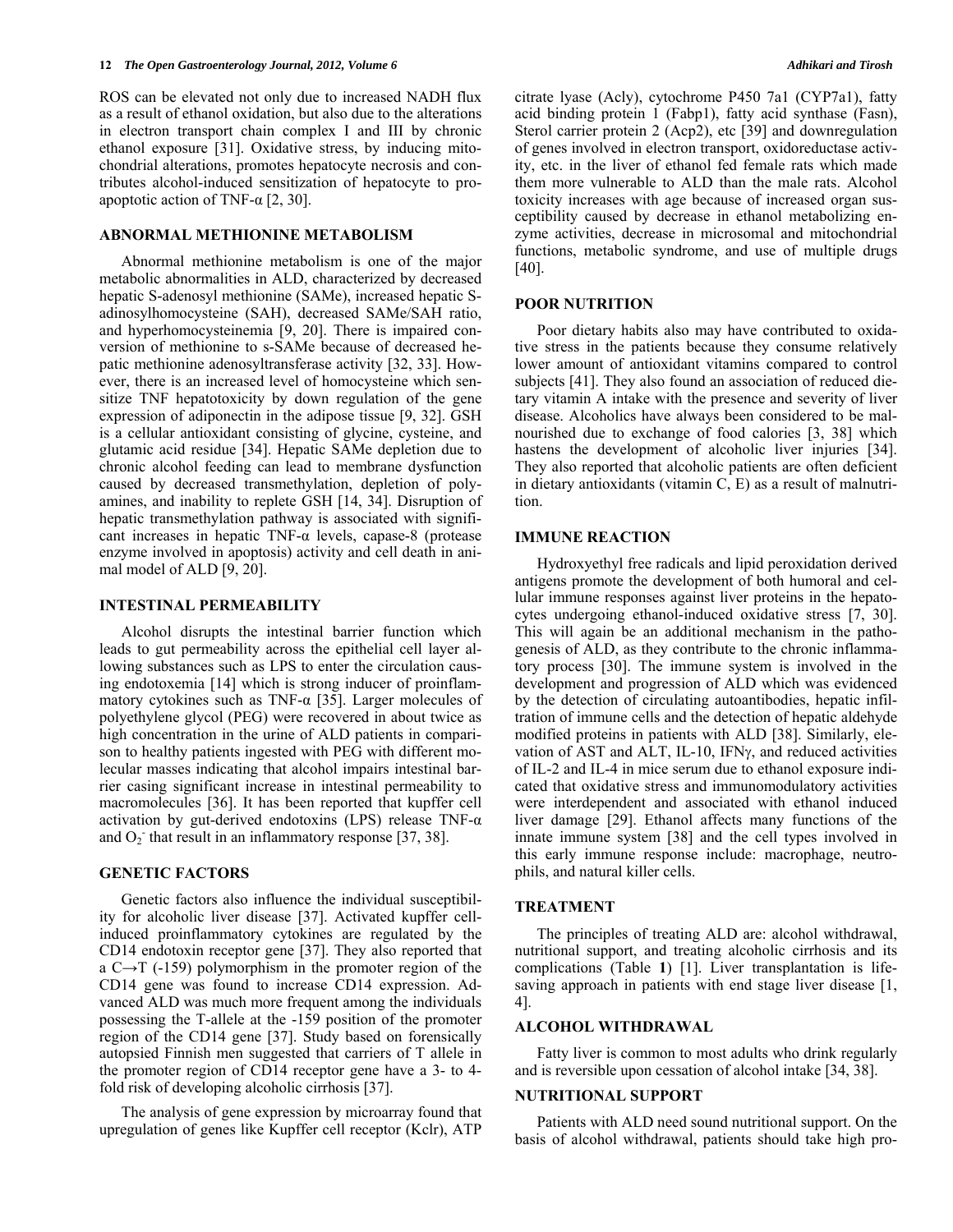| <b>Therapy</b>                                                                                                       | <b>Purpose</b>                 |
|----------------------------------------------------------------------------------------------------------------------|--------------------------------|
| Antibiotics, Lactobacillus                                                                                           | Prevent gut-derived endotoxins |
| Anti-TNF antibodies, TNF-receptor antagonists                                                                        | Inhibit $TNF-\alpha$ activity  |
| Glucocorticoids                                                                                                      | Inhibit inflammation           |
| Glutathione prodrugs (S-adinosylmethionine, betaine, choline), Vitamin E,<br>Silymarin, propylthiouracil, Raloxifene | Decrease production of ROS     |
| Ursodiol, gemfibrozil                                                                                                | Reduce liver lipids            |
| Leptin, thiozolidinediones                                                                                           | Improves insulin sensitivity   |
| N-acetylcysteine, Adenosyl-L-methionine                                                                              | Increase Glutathione           |

**Table 1. Potentially Beneficial Treatments in Studies in Animals and Clinical Trials [13, 17, 21]** 

tein, low fat diet supplemented with vitamin B, C, K and folic acid [[1\]](#page-6-0). Micro nutrients have protective role against the oxidative stress either by scavenging free radicals or by their role in synthesizing or recycling of GSH, the main intracellular antioxidant molecule [[34\]](#page-7-1). They also reported that Zinc protects against oxidative stress-related liver damage, despite not having direct antioxidant properties and iron can enhance ALD.

#### **DRUG THERAPY**

 Complementary and alternative medicine agents such as zinc, milk thistle, SAMe have great therapeutic effect on ALD [[3\]](#page-6-9). Corticosteroids are effective in patients with alcoholic hepatitis and treatment with pentoxyfylline appears to be a promising anti-inflammatory therapy [\[3,](#page-6-9) [4\]](#page-6-18). Improving the SAMe to SAH ratio and removal of intracellular SAH can be potential therapeutic options in ALD [[20\]](#page-7-0). Similarly use of TNF- $\alpha$  neutralizing agent (anti-TNF antibody) could be useful as a treatment strategy of ALD [[4,](#page-6-18) [34\]](#page-7-1). Once cirrhosis has developed, it persists despite the cessation of alcohol use [[21\]](#page-7-1).

Recently, it has been found that chlormethiazole, an inhibitor of CYP2E1, blocked ethanol-induced steatosis by lowering macrovesicular fat accumulation, inhibiting oxidative stress, and up-regulating PPARα protein levels in ethanol fed wild type mice [[19\]](#page-6-17). It is reported that adenosyl-Lmethionine replenishes glutathione and attenuates mitochondrial lesions. He also reported that polyenylphosphatidylcholine fully prevents ethanol-induced septal fibrosis and cirrho-sis [[13\]](#page-6-11). Acetaldehyde-enhanced production of  $H_2O_2$  and  $O_2$ was decreased by the inhibitory effect of raloxifene on NADPH oxidase; and increasing intracellular GSH by Nacetylcysteine [\[17](#page-6-15)].

# **TREATMENT WITH ANTIOXIDANT**

 Treatment with various antioxidants decreased alcoholic liver damage in rats [[21\]](#page-7-1). It has been found that grape leaf extract possesses antioxidant activity of polyphenolic compounds that reduced the activities of liver marker enzymes (AST, ALT, GGT), levels of lipid peroxidation markers (lipid hydroperoxide, TBARS), and restored the levels of nonenzymatic antioxidants (vitamin E, vitamin C and reduced glutathione; GSH) and enzymatic antioxidants [catalase (CAT), glutathione peroxidase (GPx), SOD and glutathione-S-transferase (GST)] in rats fed with ethanol and grape leaf extract [\[26](#page-7-6)]. So it is an effective antioxidant in alcohol induced oxidative damage.

 Vitamin C, a natural antioxidant, with many cellular activities can protect the cells against alcohol-induced peroxi-dation [\[35](#page-7-2)]. They found that serum level of IL-6 and TNF- $\alpha$ were lower in rats treated with ethanol and ascorbic acid than in rats treated only with ethanol [[35\]](#page-7-2). It has been found that lecithin, lecithin with vitamin B-complex and tocopheryl acetate (vitamin E) treatment significantly reduced AST, ALT, IL-10,  $\gamma$ IFN activities and TBARS content, while significantly elevated GSH content and SOD activity compared to ethanol treated group of rats, indicating the promising therapeutic approach in controlling ethanol-induced immunomodulatory activities involving liver damage processes [\[29](#page-7-9)]. However, since the same cytokines are also necessary for the regeneration of tissue after the liver has been injured, cytokine antagonism is not without risk in patients with liver disease, and complete inhibition of TNF-α activity might impair hepatic recovery [[21\]](#page-7-1).

#### **DISCUSSION**

 This study provides an in-depth analysis of mechanisms of ALD development and progression. ALD, usually characterized with AST/ALT ratio  $> 1$ , can progress to cirrhosis overtime in some individuals but not in all [\[42](#page-7-9)]. Ingestion of high amount of alcohol induces intestinal damage which leads to significant increase in LPS permeability thereby contributing to inflammatory responses in ALD *via* kupffer cell activation [[36\]](#page-7-13). Obesity also increases susceptibility to endotoxin-mediated liver injury and, thus, identifies the common mechanism for both alcohol and obesity-related liver diseases [\[43\]](#page-7-19). Abnormal methionine metabolism in liver and adipose tissue is an acquired metabolic abnormality in ALD which contribute to hyperhomocysteinemia, increased SAH levels, decreased adiponectin production, and reduce the ability to replete GSH [[9,](#page-6-6) [14,](#page-6-12) [34\]](#page-7-1). GSH protects against  $H<sub>2</sub>O<sub>2</sub>$  and  $O<sub>2</sub>$  injury in liver [[17\]](#page-6-15). Rat model of ALD showed that acetaldehyde concentrates after the ingestion of alcoholic beverages which increases the formation of  $H_2O_2$  and  $O_2$  in rat hepatic stellate cells [[17\]](#page-6-15).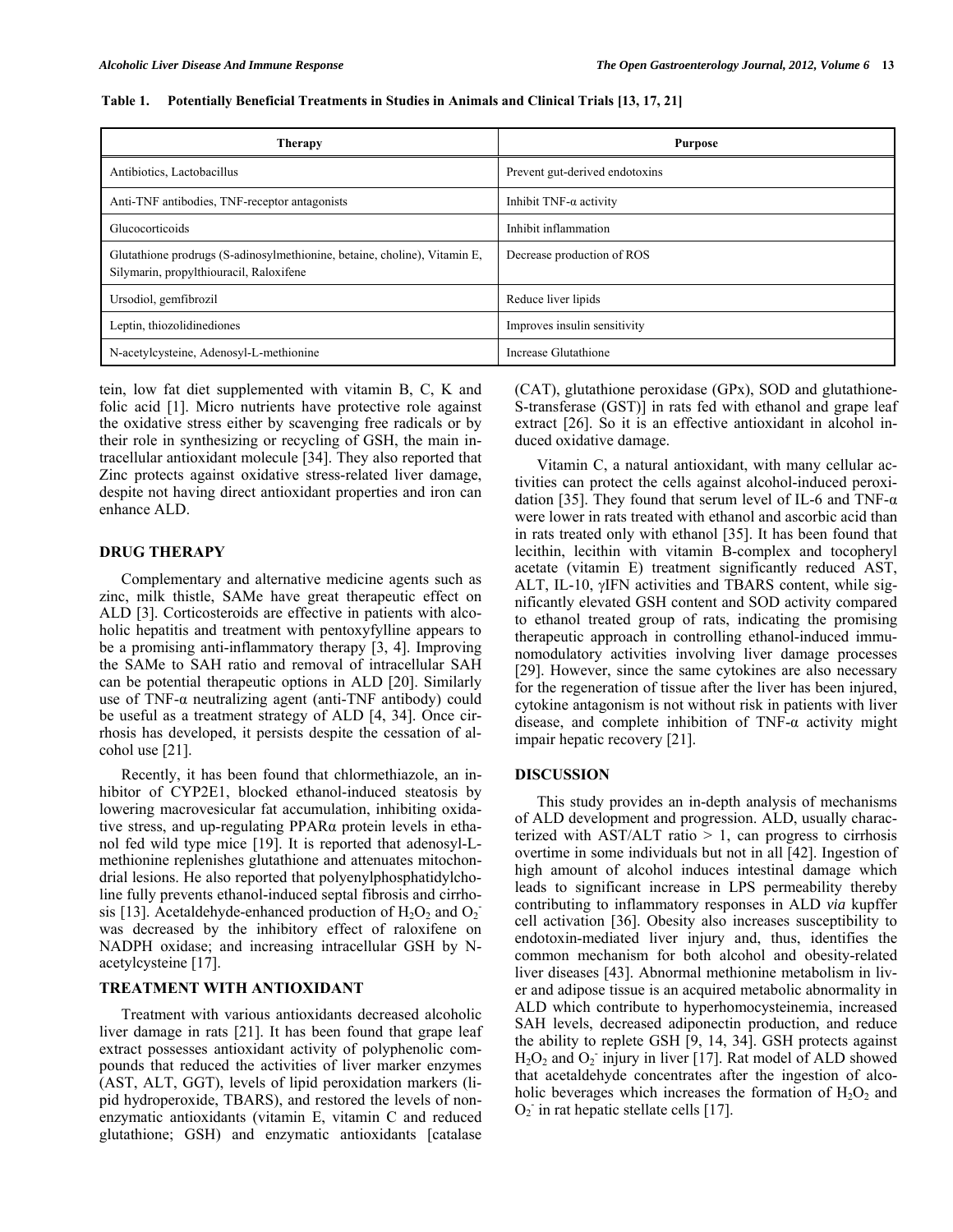A link was indicated between the induction of CYP2E1 by ethanol, the formation of hydroxyethyl free radicals and the stimulation of lipid peroxidation [\[28\]](#page-7-8). It has been demonstrated that the role of CYP2E1 in the pathogenesis of ALD in an animal model experiment where administration of CYP2E1 to the knockout mice restored steatosis and use of chlormethiazole to inhibit CYP2E1, blocked ethanol-induced steatosis in wild-type mice [[19\]](#page-6-17). TNF- $\alpha$  is a proinflammatory cytokine that can trigger distinct signal pathways in liver cells through TNF-α receptor1 *via* adapter molecules, including the intracellular cascades leading to apoptosis, as well as NF-kB and Jun kinase activation [[20\]](#page-7-0).

Generally, females are more susceptible to ALD indicating gender specific mechanisms *e.g*. sex hormones and upregulation and downregulation of many genes in female liver, making them more susceptible to alcohol consumption [\[39](#page-7-16)]. It is suggested that carriers of the T allele of the CD14 receptor gene have a 3- to 4- fold risk of developing advanced alcoholic liver disease [[37\]](#page-7-14). Dietary model of steatohepatitis has proved that accumulation of FFA occurs despite substantial suppression of lipogenesis (reduced nuclear levels of lipogenic transcription factor, SREBP) and induction of triglyceride synthesis genes (acetyl CoA carboxylase and fatty acid synthase) [[44\]](#page-7-20). Accumulation of FFA supports a lipotoxicity mechanism for liver injury [\[44](#page-7-20)]. Poor dietary habits also may have contributed to oxidative stress in the patients because they consumed lower amounts of antioxidant vitamins compared to control subjects [[41\]](#page-7-18).

<span id="page-6-18"></span><span id="page-6-9"></span><span id="page-6-6"></span><span id="page-6-5"></span><span id="page-6-4"></span><span id="page-6-3"></span><span id="page-6-2"></span><span id="page-6-1"></span><span id="page-6-0"></span>Kupffer cells are resident macrophages of the liver and play an important role in its normal physiology and homeostasis as well as participating in the acute and chronic responses of the liver to toxic compounds [\[45](#page-7-21)]. Altered production of inflammatory mediators by kupffer cell [\[24](#page-7-4)] and increased hepatocyte sensitivity to  $TNF\alpha$  were the two underlying mechanisms for the increased hepatotoxicity [[43\]](#page-7-19). The abnormalities of the hepatic innate immune system (macrophages, neutrophils, natural killer T cells) lead to the increased production of inflammatory cytokines which contribute chronic inflammatory state of liver injury [[24\]](#page-7-4). Treatment with various antioxidants has decreased the injury due to alcohol in different animal studies [\[21](#page-7-1)]. Anti-TNF and other anti-inflammatory drugs; and TNF-neutralizing agents are also being a potentially beneficial treatment in animal studies and clinical trials [[13,](#page-6-11) [17,](#page-6-15) [21\]](#page-7-1).

#### <span id="page-6-11"></span><span id="page-6-10"></span><span id="page-6-8"></span><span id="page-6-7"></span>**CONCLUSIONS**

<span id="page-6-17"></span><span id="page-6-16"></span><span id="page-6-15"></span><span id="page-6-14"></span><span id="page-6-13"></span><span id="page-6-12"></span> ALD continues to be a major health problem with respect to both morbidity and mortality in many countries. Clinical studies have established a spectrum of ALD from simple steatosis to steatohepatitis, fibrosis, cirrhosis, hepatocellular carcinoma and liver failure. But bland steatosis, sometimes, remains stable for a number of years and will probably never progress in many cases. Excess production of cytokines and ROS; and shortage of GSH, and adiponectin production play key roles in the pathogenesis of liver injury. The oxidative damage induced by ethanol contributes in many ways to the pathogenesis of alcohol hepatotoxicity. The immune system becomes defective and anti-inflammatory cytokines and antioxidants are unable to overcome inflammation and fibrosis in progressive liver injury. Immunological reactions against antigens originating from hydroxyethyl free radicals and lipid peroxidation products can be regarded as an additional mechanism in the pathogenesis of alcoholic liver injury, as they contribute to chronic inflammatory process. Antioxidants and anticytokines related specific therapies are being practiced for the treatment of ALD with complete alcohol withdrawal. More studies are needed to clarify the specific effects of different diets and dietary components in the health of ALD patients. Additional research needs to be done to control and effectively manage ALD.

# **CONFLICT OF INTEREST**

 The author(s) confirm that this article content has no conflicts of interest.

#### **ACKNOWLEDGEMENTS**

None declared.

#### **REFERENCES**

- [1] Zeng MD, Li YM, Chen CW*, et al.* Guidelines for the diagnosis and treatment of alcoholic liver disease. J Dig Dis 2008; 9: 113-6.
- [2] Albano E. Oxidative mechanisms in the pathogenesis of alcoholic liver disease. Mol Aspects Med 2008; 29: 9-16.
- [3] Brave A, Khan R, Marsano L, Ravindra KV, McClain C. Treatment of alcoholic liver disease. Ann Hepatol 2008; 7: 5-15.
- [4] Bergheim I, McClain CJ, Arteel GE. Treatment of alcoholic liver disease. Dig Dis 2005; 23: 275-84.
- [5] Mueller S, Millonig G, Sarovska L*, et al.* Increased liver stiffness in alcoholic liver disease: Differentiating fibrosis from steatohepatitis. World J Gastroenterol 2010; 16: 966-72.
- [6] Amarapurkar A, Ghansar T. Fatty liver: experience from western India. Ann Hepatol 2007; 6: 37-40.
- [7] Vidali M, Stewartz SF, Albano E. Interplay between oxidative stress and immunity in the progression of alcohol-mediated liver injury. Trends Mol Med 2008; 14: 63-71.
- [8] Adachi M, Brenner DA. Clinical syndromes of alcoholic liver disease. Dig Dis 2005; 23: 255-63.
- [9] Song Z, Zhou Z, Deaciuc I, Chen T, McClain CJ. Inhibition of adiponectin production by homocysteine: a potential mechanism for alcoholic liver disease. Hepatology 2008; 47: 867-79.
- [10] Denk H, Stumptner C, Fuchsbichler A, Zatloukal K. Alcoholic and non-alcholic steatohepatitis. Verh Dtsch Ges Pathol 2005; 89: 137- 43.
- [11] Tabassum F, Khurshid R, Karim S, Akhtar MS. Metabolic Effects of alcoholism and its relationship with alcoholic liver disease. J Ayub Med Coll Abbottabad 2001; 13: 19-21.
- [12] American Liver Foundation. Alcohol-related liver disease. [Cited: 12<sup>th</sup> May 2012]; Available from: http://www.liverfoundation.org/ abouttheliver/info/alcohol/.
- [13] Lieber CS. Ethanol metabolism, cirrhosis and alcoholism. Clin Chim Acta 1997; 257: 59-84.
- [14] Lumeng L, Crabb DW. Alcoholic liver disease. Curr Opin Gastroenterol 2001; 17: 211-20.
- [15] Hasse JM, Matarese LE. Medical nutrition therapy for liver, biliary system, and exocrine pancreas disorders. In: Mahan LK, Escott-Stump S, Eds. Krause's food, nutrition and diet therapy.  $11<sup>th</sup>$  ed. Philadelphia: Elsevier 2004; pp. 738-67.
- [16] De Minicis S, Brenner DA. Oxidative stress in alcoholic liver disease: role of NADPH oxidase complex. J Gastroenterol Hepatol 2006; 23: s98-103.
- [17] Novitskiy G, Traore K, Wang L, Trush MA, Mezey E. Effects of ethanol and acetaldehyde on reactive oxygen species production in rat hepatic stellate cells. Alcohol Clin Exp Res 2006; 30: 1429-35.
- [18] Lu Y, Cederbaum AI. CYP2E1 and oxidative liver injury by alcohol. Free Radic Biol Med 2008; 44: 723-38.
- [19] Lu Y, Zhuge J, Wang X, Bai J, Cederbaum AI. Cytochrome P450 2E1 contributes to ethanol-induced fatty liver in mice. Hepatology 2008; 47: 1483-94.